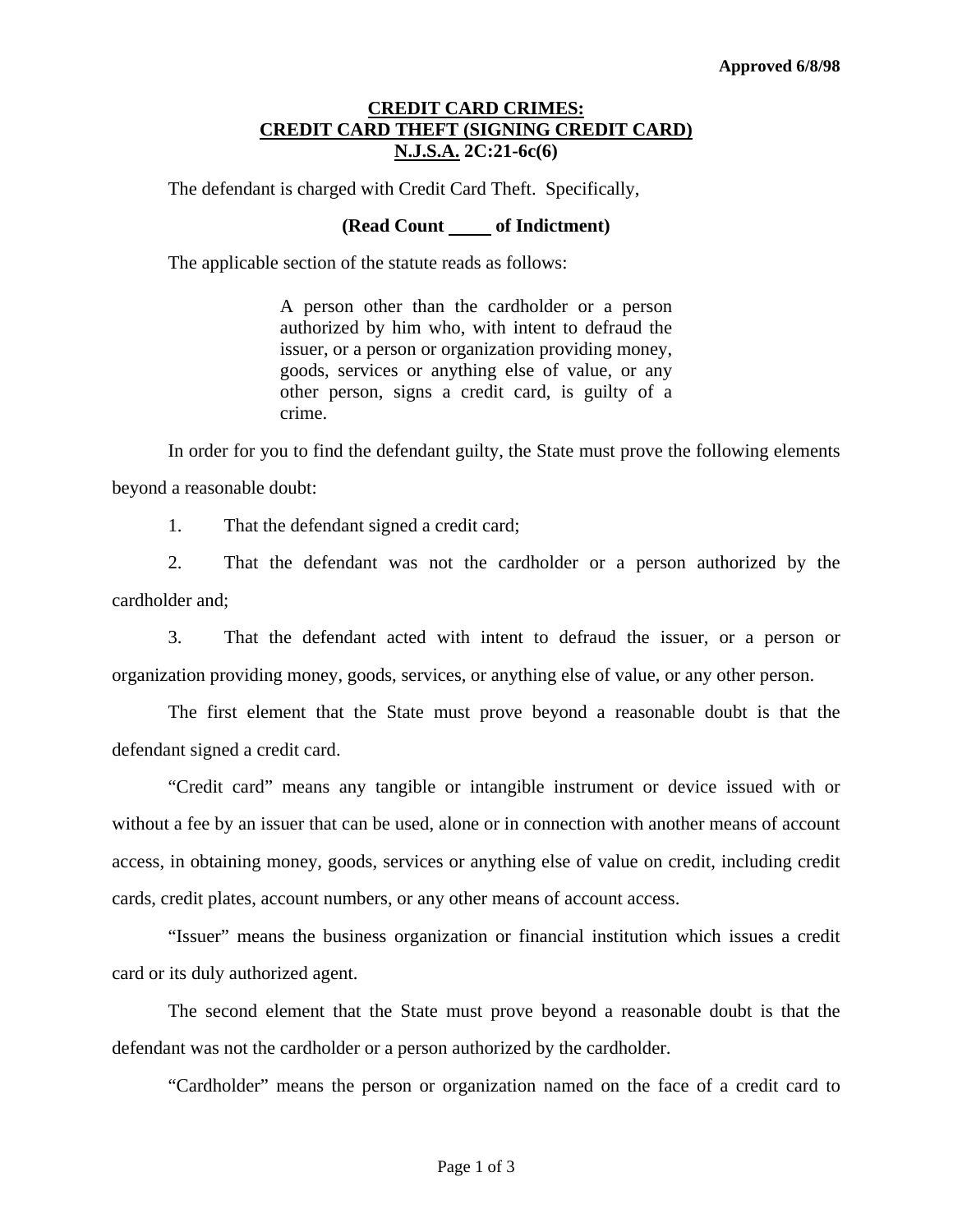$\overline{\phantom{a}}$ 

whom or for whose benefit the credit card is issued by an issuer.

 The third element that the State must prove beyond a reasonable doubt is that the defendant acted with intent to defraud the issuer, or a person or organization providing money, goods, services, or anything else of value, or any other person.

 A person acts "with intent" when he/she acts with purpose. A person acts purposely with respect to the nature of his/her conduct or a result thereof if it is his/her conscious objective to engage in conduct of that nature or to cause such a result. A person acts purposely with respect to attendant circumstances if he/she is aware of the existence of such circumstances or believes or hopes that they exist. One can be deemed to be acting purposely if he/she acts with design, with a purpose, with a particular objective, if the individual means to do what he/she does.

 Purpose is a condition of the mind which cannot be seen and can only be determined by inferences from conduct, words, or acts. It is not necessary for the State to produce a witness or witnesses who could testify that defendant acted purposely.

 "To defraud" means to deprive a person of property or any interest, estate, or right by deceit or artifice, to cheat.

## **[Charge if Applicable]**

 Proof that the defendant had in his/her possession two or more credit cards which he/she signed without the cardholder's authorization may give rise to an inference that the defendant acted with fraudulent intent. $<sup>1</sup>$  $<sup>1</sup>$  $<sup>1</sup>$ </sup>

 If you find that the State has proven all of the above elements beyond a reasonable doubt, then you must find the defendant guilty of the crime charged.

<sup>1</sup> In the appropriate case, the jury may be advised that such inference may be made from the presence of the facts set forth in 2C:21-6c(6) if there is a factual basis to do so in the evidence, State v. Humphrey, 183 N.J.Super. 580 (Law Division 1982) or, under State in Interest of L.L.A., 178 N.J. Super. 555 (J.D.R.Ct. 1980), but it must be made clear that the inference is permissive, not conclusive; that it must be considered along with all other evidence in the case; and that it in no way shifts the burden of proof from the State to the defendant. See State v. Bott, 53 N.J. 391 and State v. DiRienzo, 53 N.J. 360 (1969) and particularly the additional instructions and comments to Model Charge 2.271 under N.J.S.A. 2A:139-1. See also 2C:1-13e and Evid. R.15.